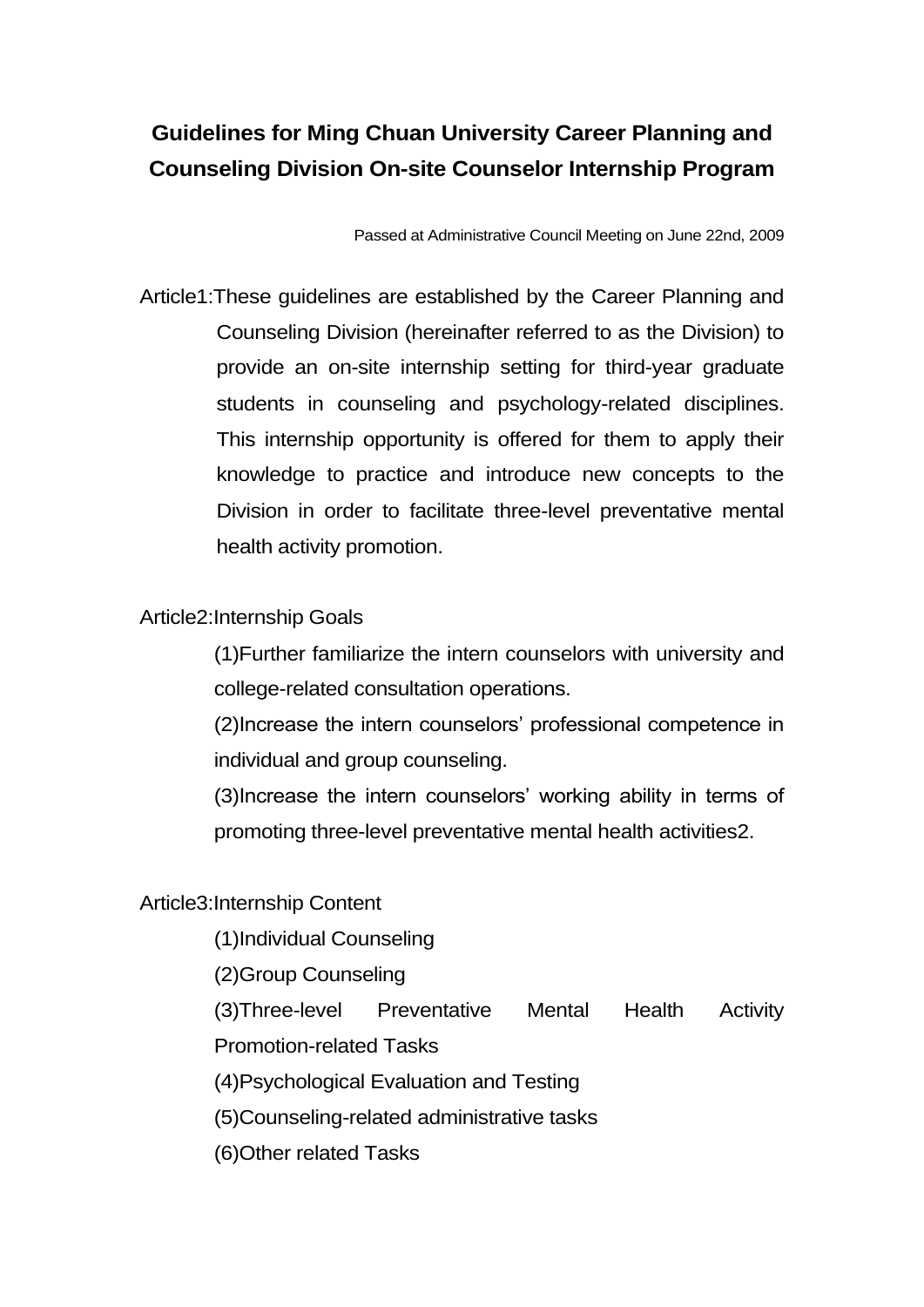#### Article4:Internship Period

The duration of an internship is one semester. In principle, the intern is required to spend four days per week (32 hours) on campus. Also, interns who take personal leave are required to make up uncompleted internship hours.

#### Article5:Supervision

The Division will assign a supervisor to each intern to conduct regular counseling and administration-related oversight each week.

#### Article6:Internship Record

Intern Counselors are required to complete the following tasks on time:

(1)Internship Logs

(2)Logs of all Direct Services provided (Individual, group counseling, etc.)

(3)Final Overall Reflection Report

(4)Logs in relation to other internship tasks

## Article7:Internship Certificate

Once the internship program is completed, the Division will issue an internship certificate based on internship content and time.

## Article8:Early Internship Contract Termination

During the internship program, if an intern cannot fulfill the expectations set by the Division or the internship program that is offered by the Division cannot meet intern's academic needs, both parties can negotiate to terminate the internship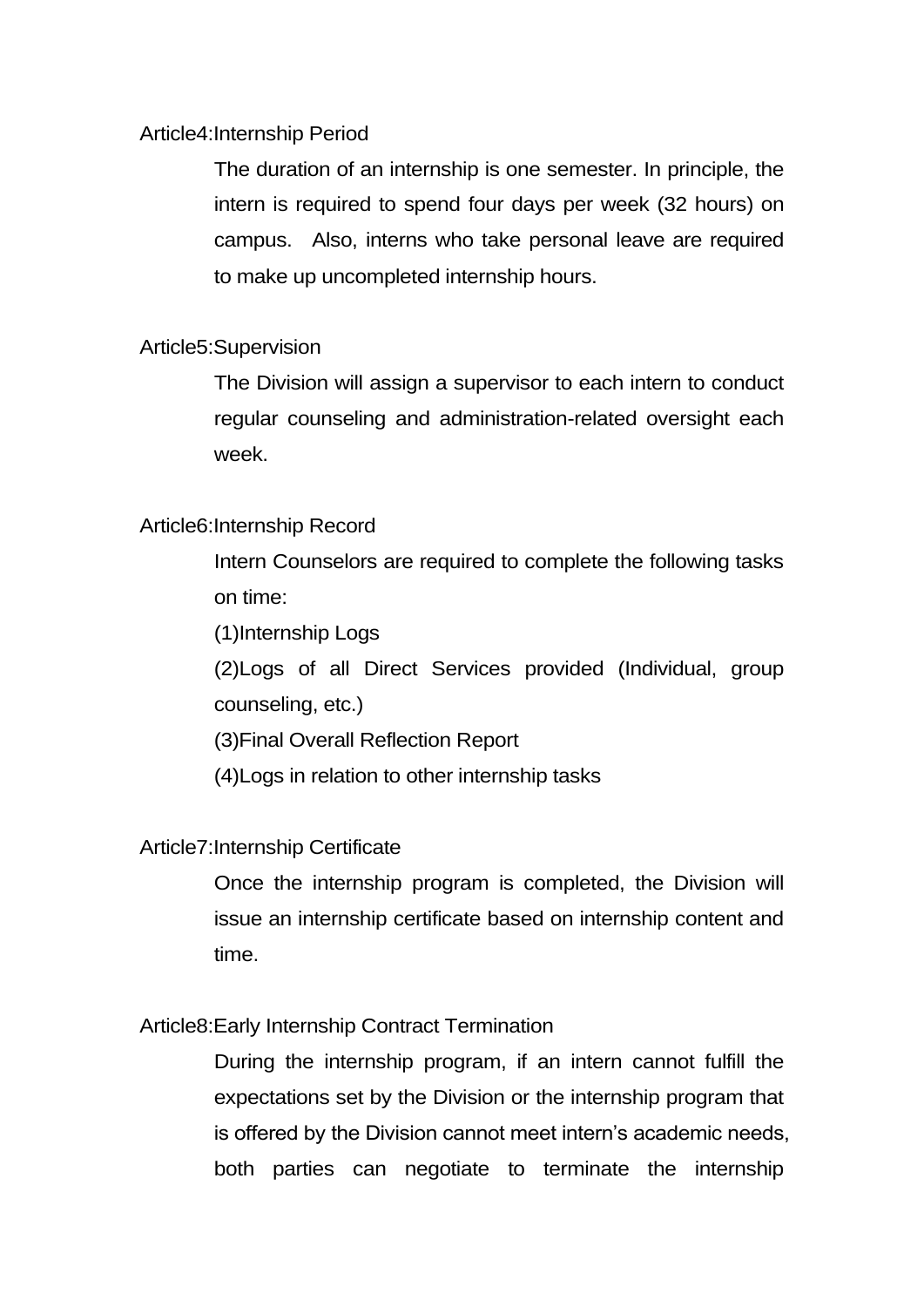agreement. The Division will terminate the internship agreement and not issue an internship certificate if any of the following conditions exist.

(1)During the internship program, interns who exceed 15 percent absence of their total internship hours (1500 hours) without any notice will be dismissed.

(2)During the internship program, interns who exceed 25 percent absence of their total internship hours (1500 hours), with leave or not, will be dismissed.

(3)After review at a Division meeting, interns who violate ethical counseling practices, have poor working attitude problems or any serious misconduct will be dismissed.

#### Article9:Application and Review

(1)Applicants who plan to apply for the internship program are required to begin the application process approximately two months prior to the end of the first semester. Please submit the following documents to the Division: resume, autobiography, transcript, copy of student ID and internship proposal.

(2)The Division will process the document review and interviews for applicants. Applicants will receive their review results individually.

#### Article10:Division Restriction

In principle, the division will not pay its interns any allowance during the internship.

Article11:Upon being passed by the Administrative Council and approved by the president, these procedures were announced and implemented. Any revision must follow the same